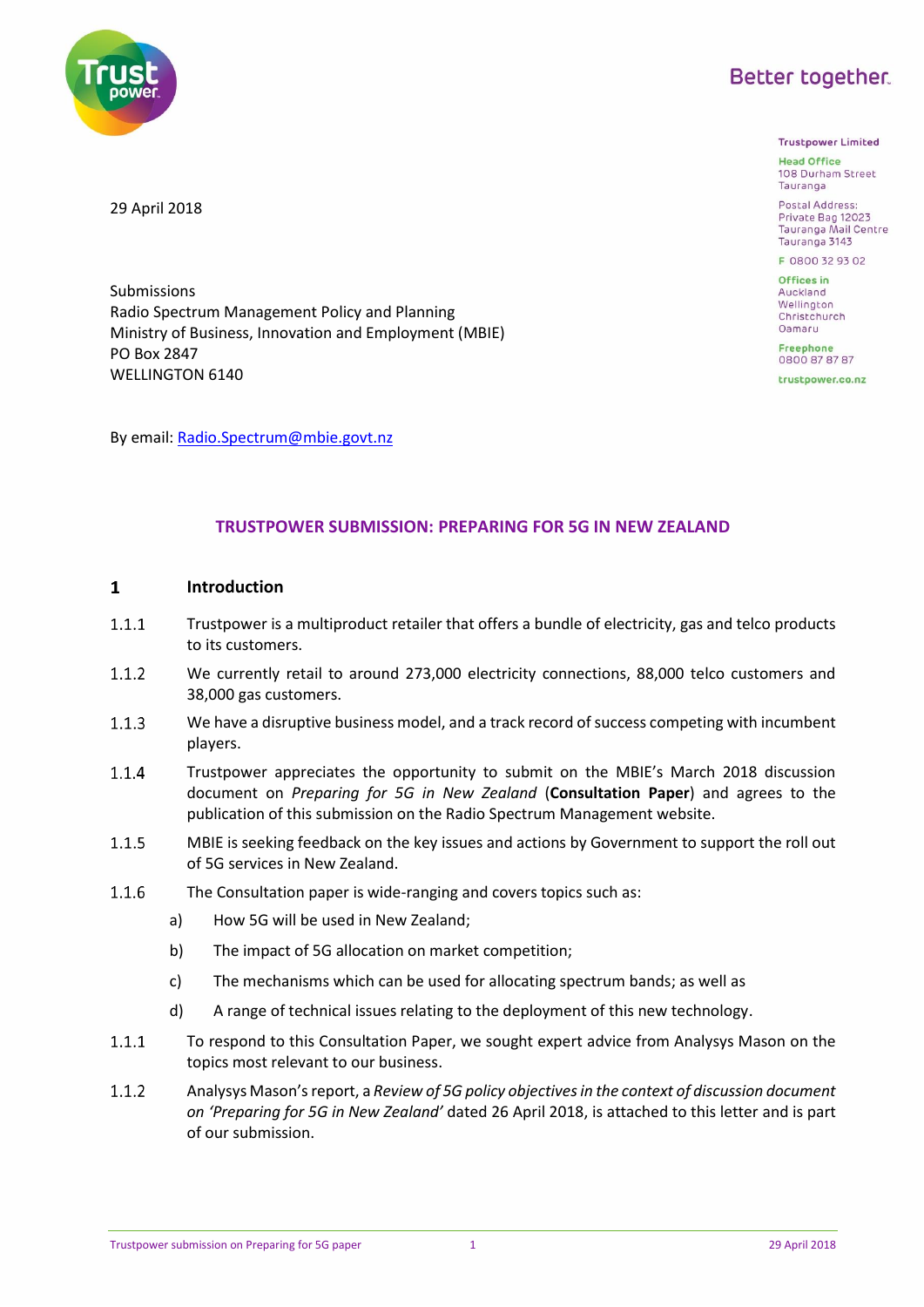

#### $\overline{2}$ **Trustpower's views**

# *Use of 5G*

- $2.1.1$ Our expectation is that 5G will not only support increased mobile connectivity but also support new (as yet un-designed) services and products.
- This suggests a broad view is appropriate on the potential use of 5G technology when  $2.1.2$ determining future spectrum resource allocation requirements.

## *Network competition*

- $2.1.3$ Under 5G experts are expecting that networks will move away from core hubs to more dispersed models.
- $2.1.4$ Multiple virtual networks (network slicing) will be able to be created within a single physical network.
- $2.1.5$ These network changes will give greater flexibility for the adoption of alternative business models to those used in the past.
- $2.1.6$ In addition, the number of cell towers in urban areas required to deliver a cellular network will double while community concerns about the proliferation of cell towers show no signs of abatement.
- $2.1.7$ This provides grounds to question whether MBIE should start its spectrum allocation with a presumption that network competition is the primary goal.
- 2.1.8 Trustpower notes that the trend towards convergence of fixed and mobile networks will continue in the 5G era.
- 2.1.9 This makes it important that the policies which guide the shift to 5G are developed with a longer term view of mobile market competiveness in mind.
- 2.1.10 The outcomes of the Commerce Commission's study into mobile market services will be an important independent verification of what is required in this area.

### *Preferred regulatory approach*

- If the Government wants to ensure 5G does become the basis for transformational change and 2.1.11 is not just an increase in speed and data capacity for the benefit of customers of existing Mobile Network Operators (MNO's), then it should adopt options for the allocation and governance of spectrum rights which will enable more operators to deliver 5G services over time such as;
	- i. acquisition limits on spectrum holdings;
	- ii. regulatory conditions which require MNOs to offer access to third parties;
	- iii. spectrum sharing;
	- iv. setting aside specific spectrum blocks for non MNO use; and
	- v. regional licences which free up spectrum for other uses.
- 1.2 The appendix to the Analysys Mason report describes several examples from overseas where innovative and pro-competitive licensing approaches have been adopted or are currently under active consideration by regulators in other markets.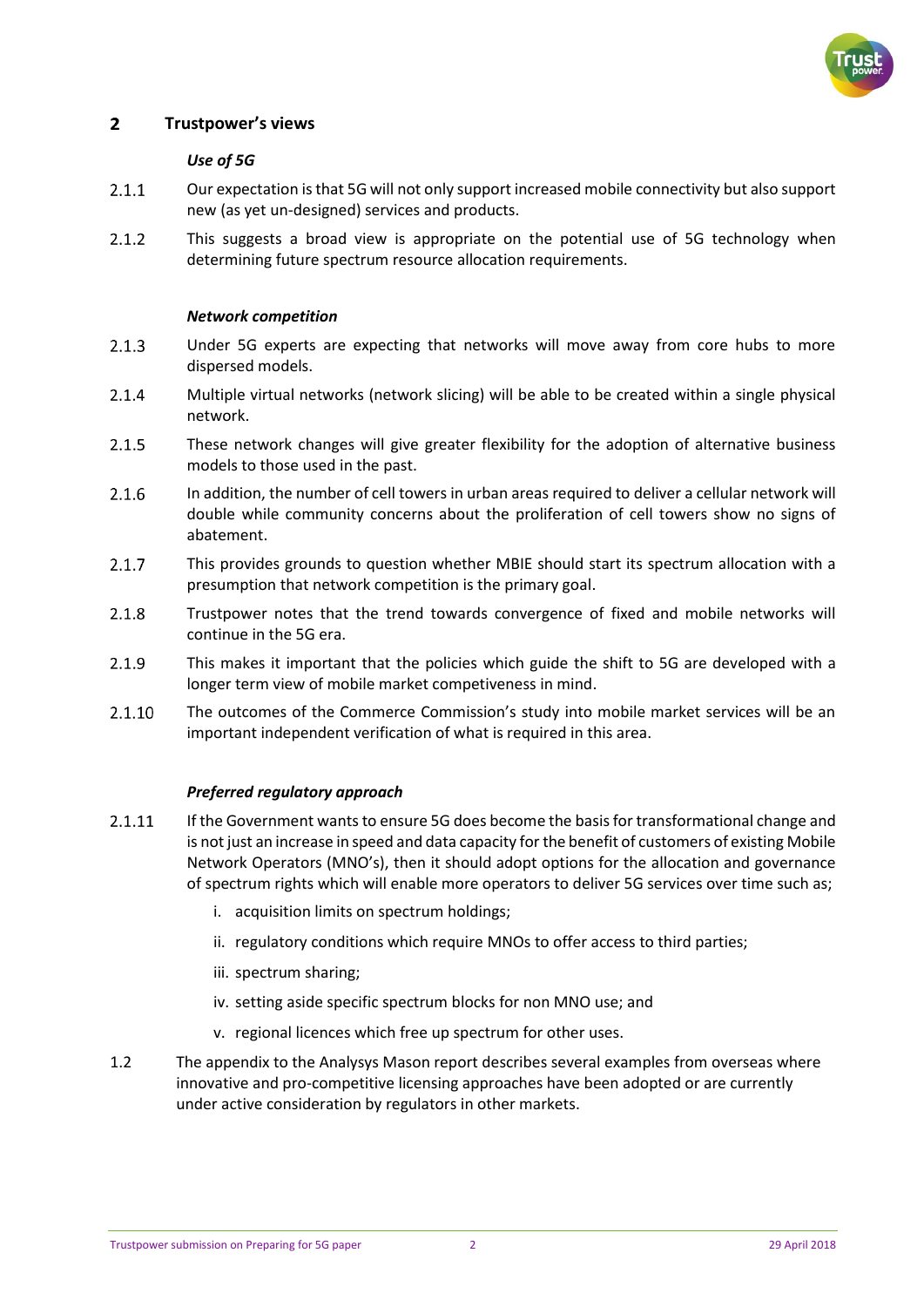

# *Frequency bands*

- 2.1.12 We note that the proposed frequency bands are consistent with international approaches.
- $2.1.13$ This is appropriate as it will facilitate equipment availability and choice and ease of global roaming.
- 2.1.14 These matters are important to our customers.

# *Spectrum allocation*

- $2.1.15$ We think that a combination of spectrum allocation methods and spectrum limits should be used consistent with the competition objectives we have identified.
- 2.1.16 Given the progressive roll out of spectrum allocation, it is also important that the spectrum allocation method is coherent over time.
- 2.1.17 As Analysys Mason have noted the end result might be different market structures across bands. For example:
	- a) In the lower bands there might be a limited number of national MNOs (with third party access obligations to promote retail competition), whereas
	- b) In the higher bands there could be allocations which support a larger number of operators owning their own spectrum and new forms of deployment.
- 2.1.18 The competition objectives will also be advanced if processes are put in place to ensure that spectrum purchased and not used is made available to other industry participants.

## *Spectrum access for regional providers*

- $2.1.19$ Trustpower is also concerned about the impact of market structure on regional services.
- 2.1.20 Addressing the digital divide will require that rural customers are also able to reap the benefits of vibrant competitive retail broadband markets.
- $2.1.21$ Rural broadband services will be delivered exclusively on wireless technologies in future.
- $2.1.22$ This suggests that the interests of wireless regional service providers will need to be protected by the Government's spectrum allocation plan.

#### $\overline{\mathbf{3}}$ **Concluding remarks**

- $3.1.1$ The roll out of 5G will set the framework for connectivity for the next decade and beyond.
- $3.1.2$ A more dynamic retail market which involves greater proportion of competitive retail supply from mobile virtual network operators is both
	- a) more obtainable under the new technology and
	- b) more likely to maximise the benefit of 5G.
- It follows that the Government needs to ensure that 5G is allocated and regulated in a way  $3.1.3$ which means the new technology *does* facilitate transformative change for NZ business and consumers and *does not* lock up the existing market structure.
- $3.1.4$ This will require a fresh approach.